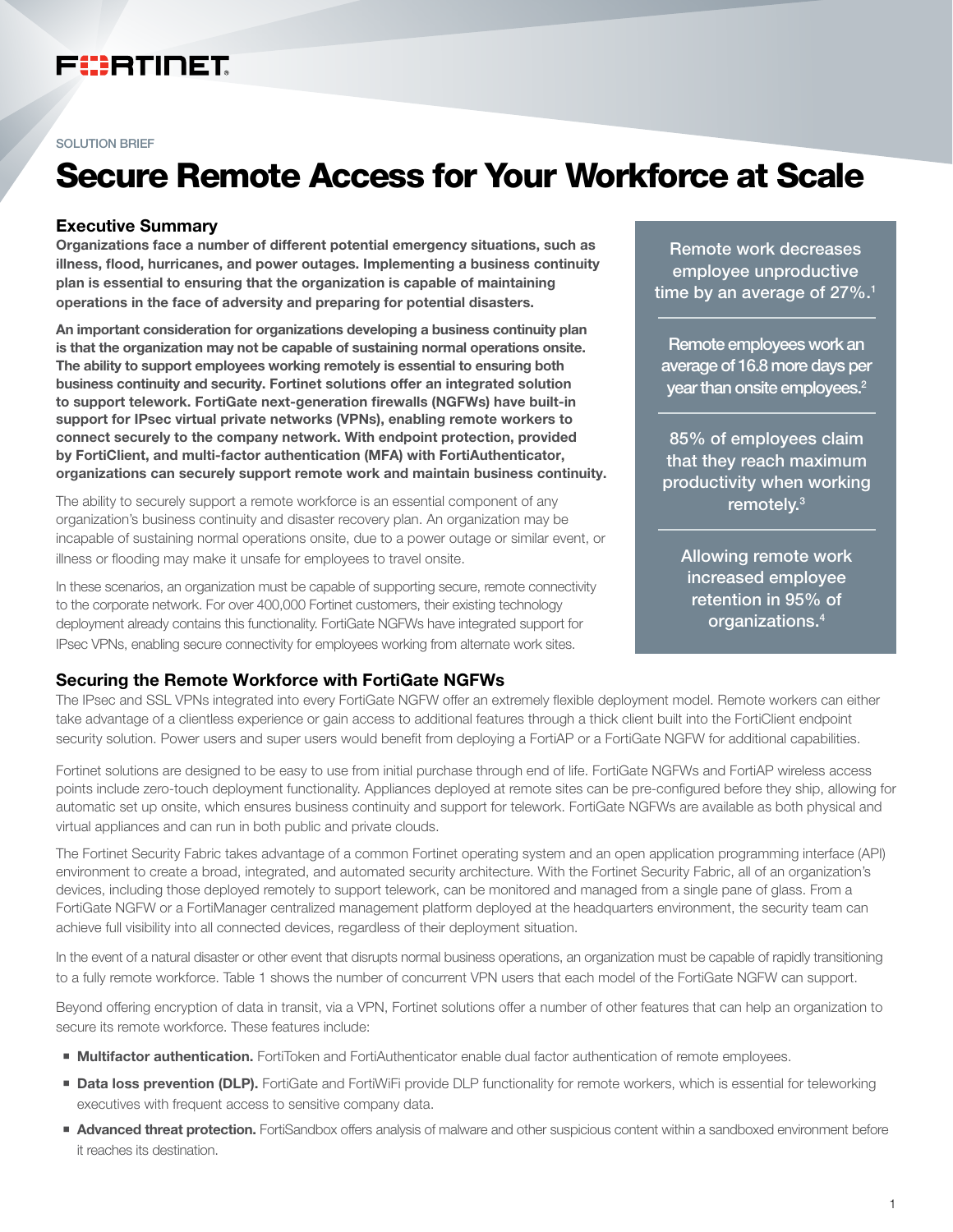- **Wireless connectivity.** FortiAPs provide secure wireless access at remote work locations with full integration and configuration management in a single pane of glass.
- **Telephony.** FortiFone is a secure, voice over IP (VoIP) telephony solution, whose traffic is secured, managed, and monitored by a FortiGate NGFW. Available in soft client and several hardware options.

| Model                                 | Concurrent SSL VPN Users | <b>Concurrent IPsec VPN Users</b> | Managed FortiAPs (Tunnel Mode) |
|---------------------------------------|--------------------------|-----------------------------------|--------------------------------|
| 100E                                  | 500                      | 10,000                            | 32                             |
| 100F                                  | 500                      | 16,000                            | 64                             |
| 300E                                  | 5,000                    | 50,000                            | 256                            |
| 500E                                  | 10,000                   | 50,000                            | 256                            |
| 600E                                  | 10,000                   | 50,000                            | 512                            |
| 1100E                                 | 10,000                   | 100,000                           | 2,048                          |
| 2000E                                 | 30,000                   | 100,000                           | 2,048                          |
| All Larger Models*                    | 30,000                   | 100,000                           | 2,048                          |
| *3300E supports 1,024 Tunnel Mode APs |                          |                                   |                                |

Table 1: Number of concurrent VPN connections supported by various models of FortiGate NGFWs.

## Use Cases for Fortinet Products Supporting Remote Work

Not every employee in an organization requires the same level of access to company resources when working remotely. Fortinet provides tailored telework solutions for every remote worker:

1. Basic teleworker. The basic teleworker only requires access to email, internet, teleconferencing, limited file sharing, and functionspecific capabilities (finance, HR, etc.) from their remote work site. This includes access to Software-as-a-Service (SaaS) applications in the cloud, such as Microsoft Office 365, as well as a secure connection to the corporate network.

Basic teleworkers can connect to the organization using FortiClient integrated VPN client software and verify their identity with FortiToken for multifactor authentication. Note that power users and super users would revert to the basic teleworker profile when they roam from their remote work location.



Figure 1: Notional Fortinet solution deployment for basic teleworker.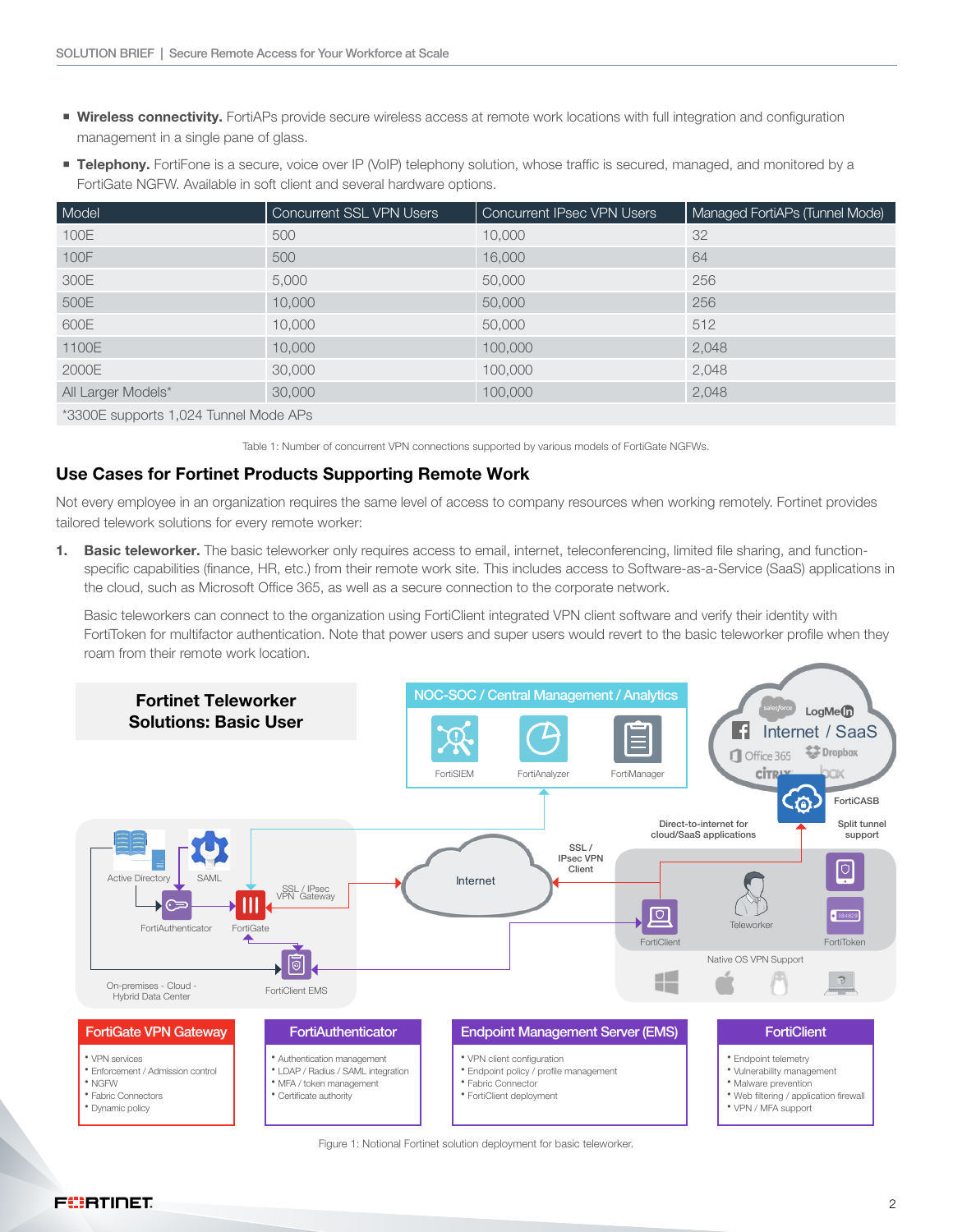2. Power user. Power users are employees that require a higher level of access to corporate resources while working from a remote location. This may include the ability to operate in multiple, parallel IT environments and includes employees such as system administrators, IT support technicians, and emergency personnel.

For these power users, deployment of a FortiAP access point at their alternate work site provides the level of access and security that they require. This enables secure wireless connectivity with a secure tunnel to the corporate network. FortiAPs can be deployed with zero-touch provisioning (ZTP) and will be managed by the FortiGate NGFWs in the office. Should a corporate phone need to be deployed, it can simply plug into the FortiAP for connectivity back to the main office.



Figure 2: Notional Fortinet solution deployment for power user.

3. Super user. A super user is an employee that requires advanced access to confidential corporate resources, even when working from an alternate office location. They frequently processe extremely sensitive and confidential information. This employee profile includes administrators with privileged system access, support technicians, key partners aligned to the continuity plan, emergency personnel, and executive management.

For these super users, their alternate work site should be configured as an alternate office location. While they require the same solutions as basic telecommuters and power users, they also require additional functionality. FortiAP can be integrated with a FortiGate NGFW or FortiWiFi appliance for secure wireless connectivity with built-in DLP. FortiFone provides soft client or hardware versions of telephony VoIP that is managed and secured via onsite FortiGate NGFWs or a FortiManager centralized management platform deployed at the headquarters location.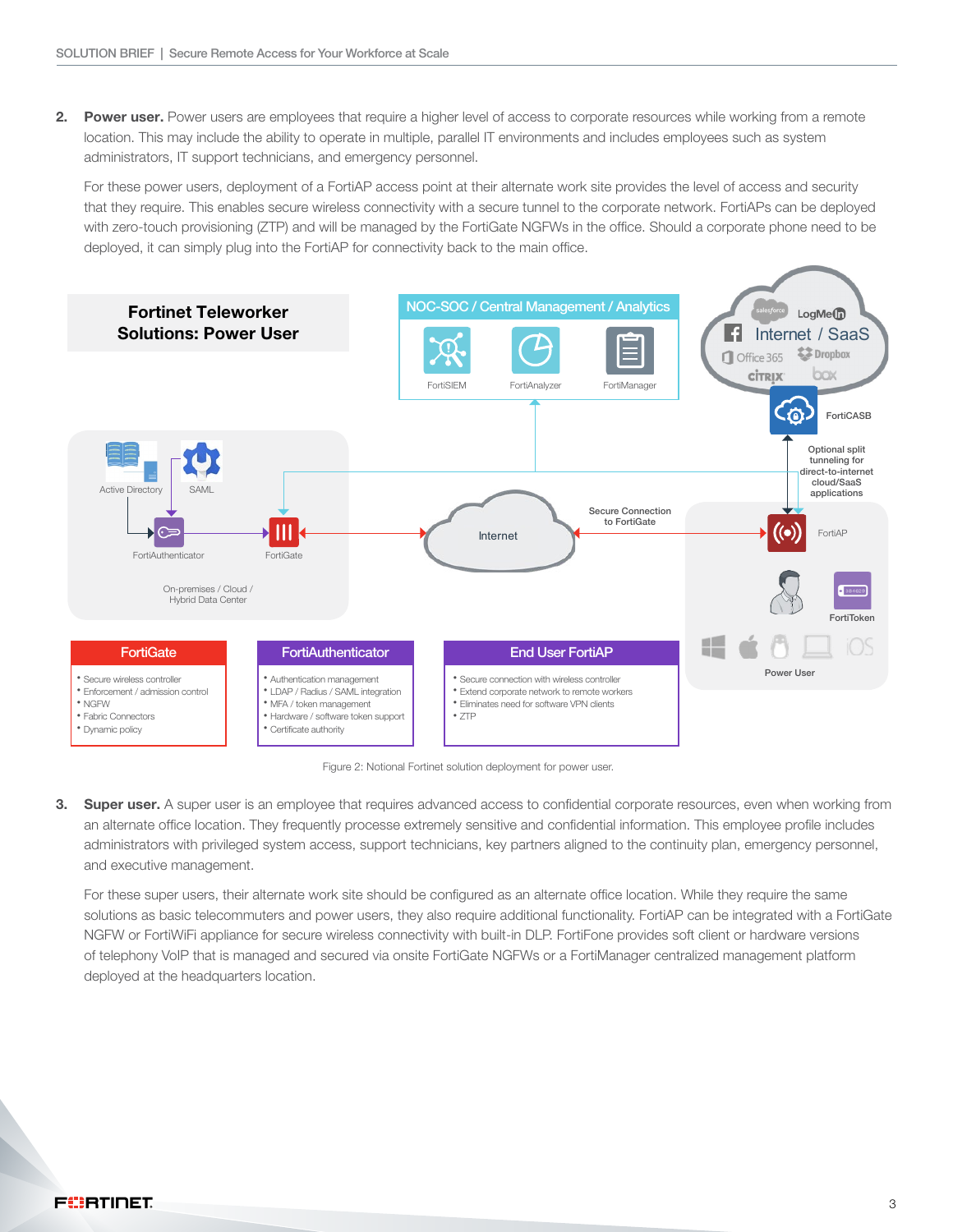

Figure 3: Notional Fortinet solution deployment for super user.

## Supporting a Remote Workforce

Fortinet solutions are easily deployed to remote work locations. However, an organization also requires resources onsite or in the cloud to securely support teleworkers.

Many organizations already have these resources in place as they are part of their existing security architecture. A FortiGate NGFW provides a NGFW capable of inspecting encrypted and plaintext traffic at enterprise scale with minimal performance impacts. However, it also includes an integrated VPN gateway that acts as an endpoint for encrypted connections to teleworkers.

The FortiGate NGFW also includes integration with common IT infrastructure, including corporate director services, such as Microsoft Active Directory (AD), and MFA and single sign-on (SSO) solutions. FortiAuthenticator provides a single, centralized integration point for authentication solutions and supports third-party solutions as well as FortiToken, which offers hard, soft, email, and mobile token options.

Because FortiGate-VM is able to perform at 20Gbps on AWS and other clouds using large instance types, it can support thousands of remote users, regardless of whether they use FortiClient or some other end-user VPN client. Many sites use this to securely connecting to a public cloud-based security services hub to access applications that are in the cloud. It also enables them to access on-premise applications through the closest cloud region and on to the private data center providing continuous support for high-speed data transfers from the cloud to datacenters and vice versa.

When managing a remote and distributed workforce, centralized security visibility and management are essential. All Fortinet solutions can be integrated via the Fortinet Security Fabric. This enables the organization's security team to achieve single-pane-of-glass visibility and control using FortiManager, perform log aggregation and security analytics with FortiAnalyzer, and rapidly detect and respond to potential threats using FortiSIEM.

#### Achieve Full Security Integration with Fortinet Solutions

The Fortinet Security Fabric enables seamless integration of an organization's remote workforce. All Fortinet solutions are connected via the Fortinet Security Fabric, enabling single-pane-of-glass visibility, configuration, and monitoring. A number of Fabric Connectors, an open API environment, DevOps community support, and a large extended Security Fabric ecosystem enable integration with over 250 third-party solutions as well.